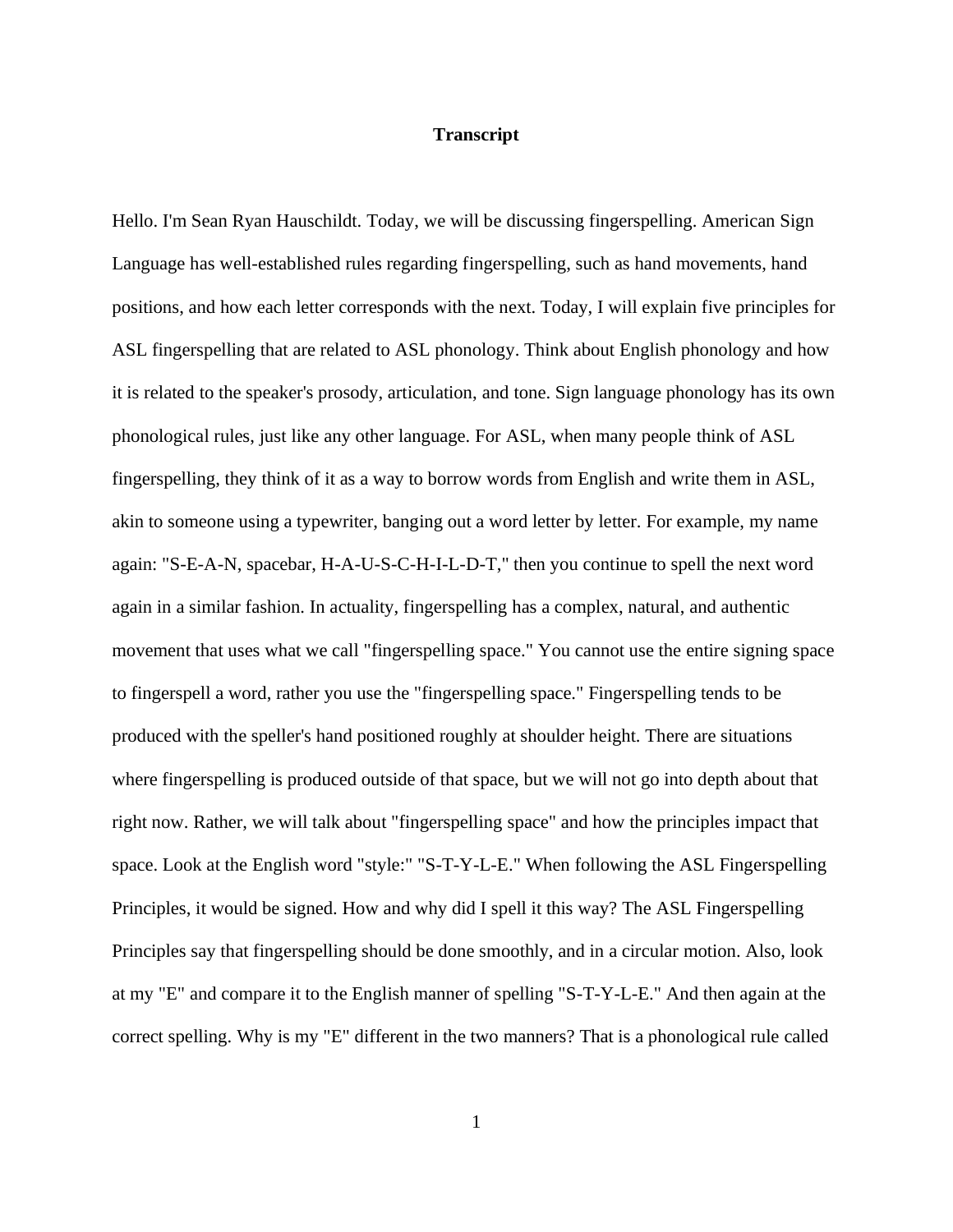a unimorph, which means a blending of two letters. This tends to show up commonly in the letter "E." The letters preceding and following the "E" influence how the signer sets up their "E." Now I will show you other examples of the unimorph as it pertains to the letter "E." "Bette Davis." "Style." "Sue." "Henry." "Meme." "Well." Did you see how my "E" was set up differently in each word? It's really wonderful how ASL Fingerspelling Principles adjust for the audience's easy viewing, rather than the clacking manner of a typewriter. "S-T-Y-L-E." "S-U-E." No, "Sue." "Henry." This is an example of a unimorph. Now I will discuss synomorphs. "S-Y-N" from synomorph comes from the word synchronous, meaning that there are two phonological features happening at the same time. Are you ready to see an example? "I-L." "OIL." "COIL." "BOIL." See how the "I" and the "L" show up synchronously? Any word that has "I-L" in it will follow this rule, and that's interesting. Another example is "P-I." Look at "pizza." Look at the "P" and the "I," the pinky extension, and the remaining letters. When the word entered the language, it did not follow the Fingerspelling Principles. But over time, it now conforms to the rules. Now, the next principle is the bimorph. We just talked about "pizza." The "Z-Z" in "pizza" is an example of a bimorph because we are seeing two letters at the same time, like so. Some sign it this way. This is an example of variation in sign. Such variations are natural in any language as the language evolves and shifts. And neither are right nor wrong. The next principle is the trimorph. This means three phonological features in one movement. For example: "I need a new place, I don't want to live with my parents anymore." I am going to look for an apartment." "A-P-T," "Apartment." There are three letters in this fingerspelled word, the movement is quick and fluid. Instead of spelling out "A-P-A-R-T-M-E-N-T," we simply use the trimorph, "A-P-T." The fifth principle is the quadmorph. This means four letters merged into one quick movement. For